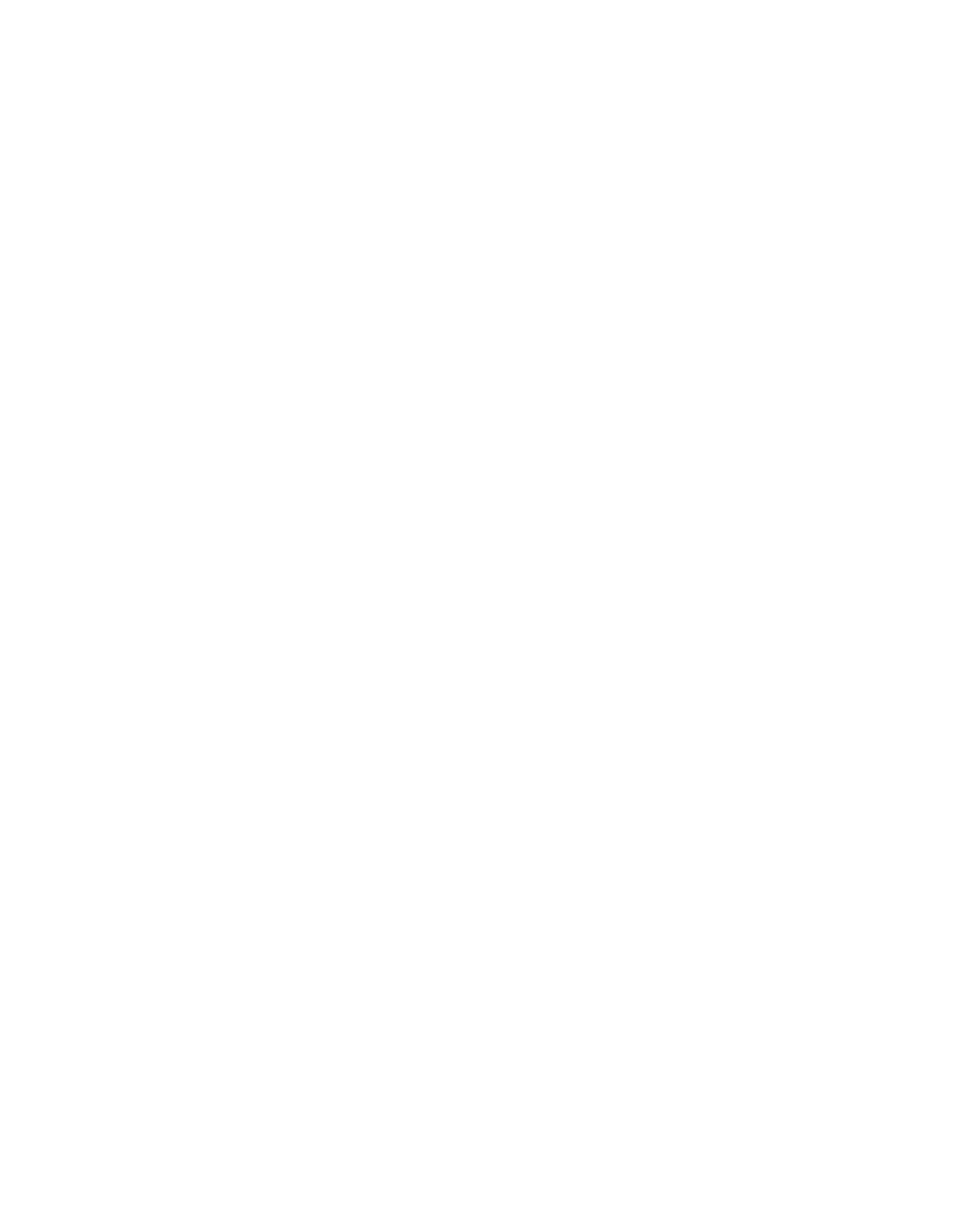

**Bellevue School District Parents & Relative/Caregivers Volunteer Application** 

# **Big Picture School**

| Please select appropriate box:    |                                                                                                                   |                     | FOR OFFICE USE ONLY                                                                                                            |  |  |
|-----------------------------------|-------------------------------------------------------------------------------------------------------------------|---------------------|--------------------------------------------------------------------------------------------------------------------------------|--|--|
| <b>PARENT of BSD student</b>      |                                                                                                                   | WSP:                | <b>ASPEN:</b>                                                                                                                  |  |  |
| RELATIVE/CAREGIVER of BSD student |                                                                                                                   |                     |                                                                                                                                |  |  |
|                                   |                                                                                                                   |                     |                                                                                                                                |  |  |
| NAME:                             |                                                                                                                   | M / F               | DATE:                                                                                                                          |  |  |
| <b>ADDRESS:</b>                   |                                                                                                                   |                     | <b>DATE OF BIRTH:</b>                                                                                                          |  |  |
| CITY:                             | ZIP CODE:                                                                                                         |                     | HOME PHONE: ( )                                                                                                                |  |  |
| <b>CELL PHONE:</b>                | E-MAIL ADDRESS:                                                                                                   |                     |                                                                                                                                |  |  |
|                                   |                                                                                                                   |                     |                                                                                                                                |  |  |
|                                   | List student name(s) with grade level and check school(s) attending:                                              |                     |                                                                                                                                |  |  |
|                                   |                                                                                                                   |                     |                                                                                                                                |  |  |
|                                   |                                                                                                                   |                     |                                                                                                                                |  |  |
|                                   |                                                                                                                   |                     |                                                                                                                                |  |  |
| Ardmore (K-5)                     | Lake Hills (K-5)                                                                                                  | Spiritridge (Pre-5) | Tyee (6-8)                                                                                                                     |  |  |
| Bennett (K-5)                     | Medina (K-5)                                                                                                      | Stevenson (Pre-5)   | Big Picture (6-12)                                                                                                             |  |  |
| Cherry Crest (K-5)                | Newport Heights (K-5)                                                                                             | Woodridge (Pre-5)   | International (6-12)                                                                                                           |  |  |
| Clyde Hill (Pre-5)                | Phantom Lake (Pre-5)                                                                                              | Chinook (6-8)       | Bellevue (9-12)                                                                                                                |  |  |
| Eastgate (Pre-5)                  | Puesta del Sol (K-5)                                                                                              | Highland (6-8)      | Interlake (9-12)                                                                                                               |  |  |
| Enatai (Pre-5)                    | Sherwood Forest (Pre-5)                                                                                           | Odle (6-8)          | Newport (9-12)                                                                                                                 |  |  |
| Jing Mei (K-5)                    | Somerset (K-5)                                                                                                    | Tillicum (6-8)      | Sammamish (9-12)                                                                                                               |  |  |
|                                   |                                                                                                                   |                     |                                                                                                                                |  |  |
|                                   |                                                                                                                   |                     | I understand that all volunteering relationships established through the Bellevue School District take place with student(s)   |  |  |
|                                   |                                                                                                                   |                     | on the school campus during school hours or at other school authorized activities ONLY. I understand that volunteering is      |  |  |
|                                   |                                                                                                                   |                     | a privilege, not a right, and the District may, in its sole discretion, decide to discontinue any volunteer's participation at |  |  |
|                                   |                                                                                                                   |                     | any time and for any reason or no reason, with or without notice or warning. All information in this application is            |  |  |
|                                   | accurate to the best of my knowledge. <i>I have completed and signed the attached Disclosure form and the BSD</i> |                     |                                                                                                                                |  |  |
| <b>Volunteer Agreement.</b>       |                                                                                                                   |                     |                                                                                                                                |  |  |

| - -<br><b>Applicant's Signature:</b><br>-- - - - - - - - - - - - - - - - - | ----- |
|----------------------------------------------------------------------------|-------|
|----------------------------------------------------------------------------|-------|

**Please return entire application packet to the Main Office at your student's school.**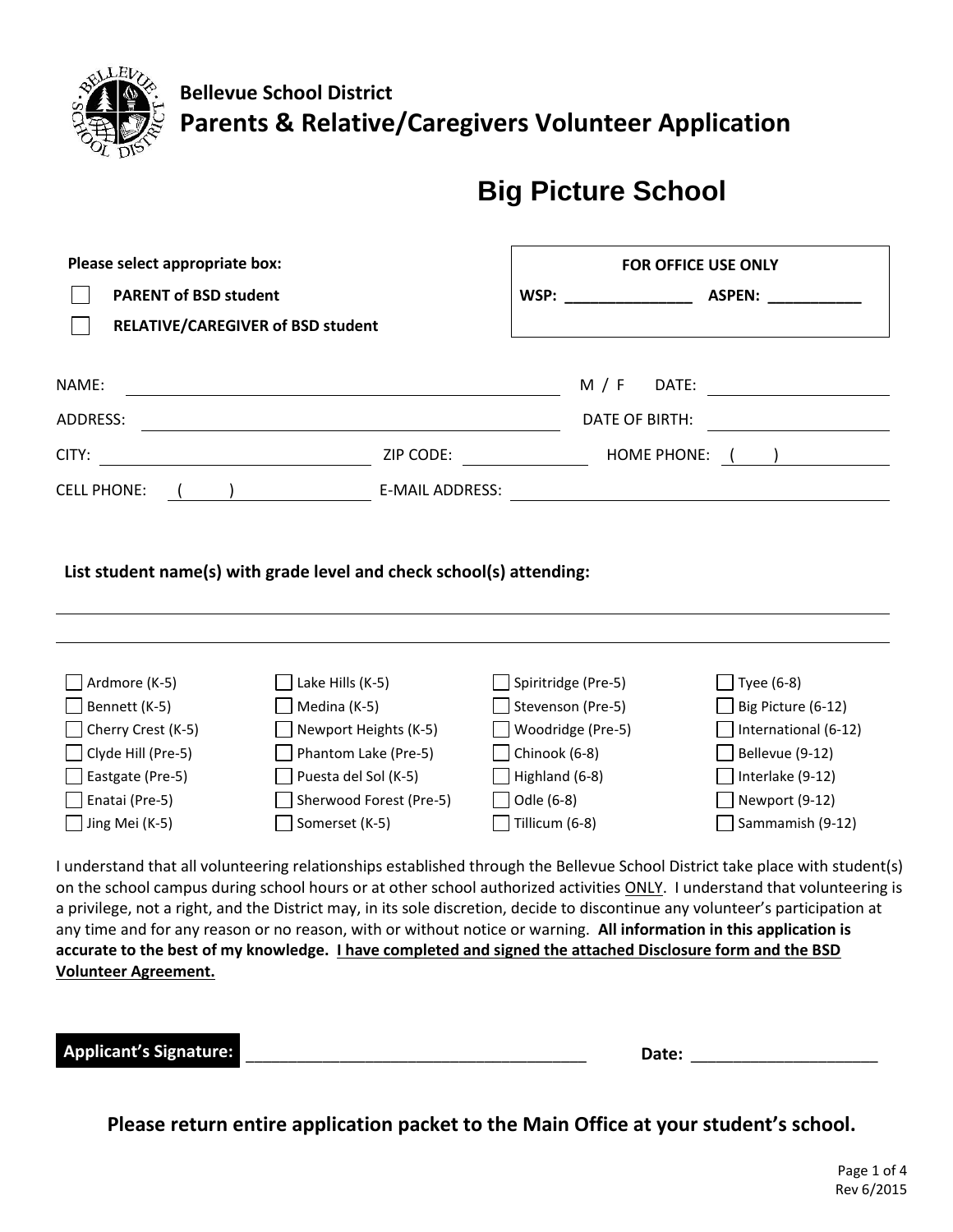

## **Bellevue School District Volunteer Disclosure Form**

**Washington State Law requires that all prospective volunteers who will have regularly scheduled unsupervised access to children under sixteen years of age, developmentally disabled persons, or vulnerable adults must complete and sign this disclosure form. In addition, the District requires that this form be completed by all volunteers, regardless of whether they are supervised. The District will request a background investigation through the Washington State Patrol Criminal Identification Division, and a copy of the response will be made available to you upon request. Please note that failure to provide complete and accurate information may be grounds for denial of your application to serve as a volunteer. DO NOT ASSUME THAT ANY CONVICTION HAS BEEN REMOVED FROM YOUR RECORD NO MATTER HOW LONG AGO IT OCCURRED.**

**The term "convicted" means all adverse dispositions, including, but not limited to, a finding of guilty, a plea of guilty or nolo contendere, a stipulation to the facts, or a deferred or suspended sentence.** 

|                  | <b>Telephone:</b> The contract of the contract of the contract of the contract of the contract of the contract of the contract of the contract of the contract of the contract of the contract of the contract of the contract of t<br>Name: We have a state of the state of the state of the state of the state of the state of the state of the state of the state of the state of the state of the state of the state of the state of the state of the state of th            |
|------------------|----------------------------------------------------------------------------------------------------------------------------------------------------------------------------------------------------------------------------------------------------------------------------------------------------------------------------------------------------------------------------------------------------------------------------------------------------------------------------------|
|                  | $\Box$ NO $\Box$ YES 1. Are you presently charged with, but not convicted of, a crime? A pending criminal charge will not<br>necessarily bar you from volunteering in the District. If yes, attach an explanation of the nature of<br>the charge, place, date, and court.                                                                                                                                                                                                        |
|                  | $\Box$ NO $\Box$ YES 2. Have you ever been convicted of a crime? A conviction record will not necessarily bar you from<br>volunteering in the District. If yes, attach an explanation of the nature of the crime, place, date,<br>court, and final disposition. You need not list traffic violations for which a fine or forfeiture of less<br>than \$150 was imposed.                                                                                                           |
|                  | $\Box$ NO $\Box$ YES 3. Have there ever been any findings against you in any civil adjudications involving domestic<br>violence, abuse, sexual abuse, neglect, or exploitation or financial exploitation of a child or<br>vulnerable adult? Civil adjudications include a final agency finding that the applicant did not appeal<br>or a judicial or administrative proceeding that affirms an agency finding or results in a finding.<br>If yes, attach a detailed explanation. |
|                  | $\Box$ NO $\Box$ YES 4. Have you ever been convicted of any crime involving the manufacture, delivery, or possession<br>with intent to manufacture or deliver a controlled substance?<br>If yes, attach a detailed explanation.                                                                                                                                                                                                                                                  |
| School District. | certify under penalty of perjury under the laws of the State of<br>Washington that the foregoing is true and correct. I understand the any falsification or deliberate<br>misrepresentation, including omission of a material fact, or failure to complete any part of this application or<br>this disclosure form can be grounds for denial of volunteer service or continued volunteer service with Bellevue                                                                   |

\_\_\_\_\_\_\_\_\_\_\_\_\_\_\_\_\_\_\_\_\_\_\_\_\_\_\_\_\_\_\_\_\_\_\_\_\_\_\_\_\_\_\_\_\_\_\_\_\_\_\_\_\_\_\_\_\_ **Applicant's Signature:**

**Date:** \_\_\_\_\_\_\_\_\_\_\_\_\_\_\_\_\_\_\_\_ **City and State:** \_\_\_\_\_\_\_\_\_\_\_\_\_\_\_\_\_\_\_\_\_\_\_\_\_\_\_\_\_\_\_\_\_\_\_\_\_\_\_

 **Reference: RCW 43.43.830 - 845**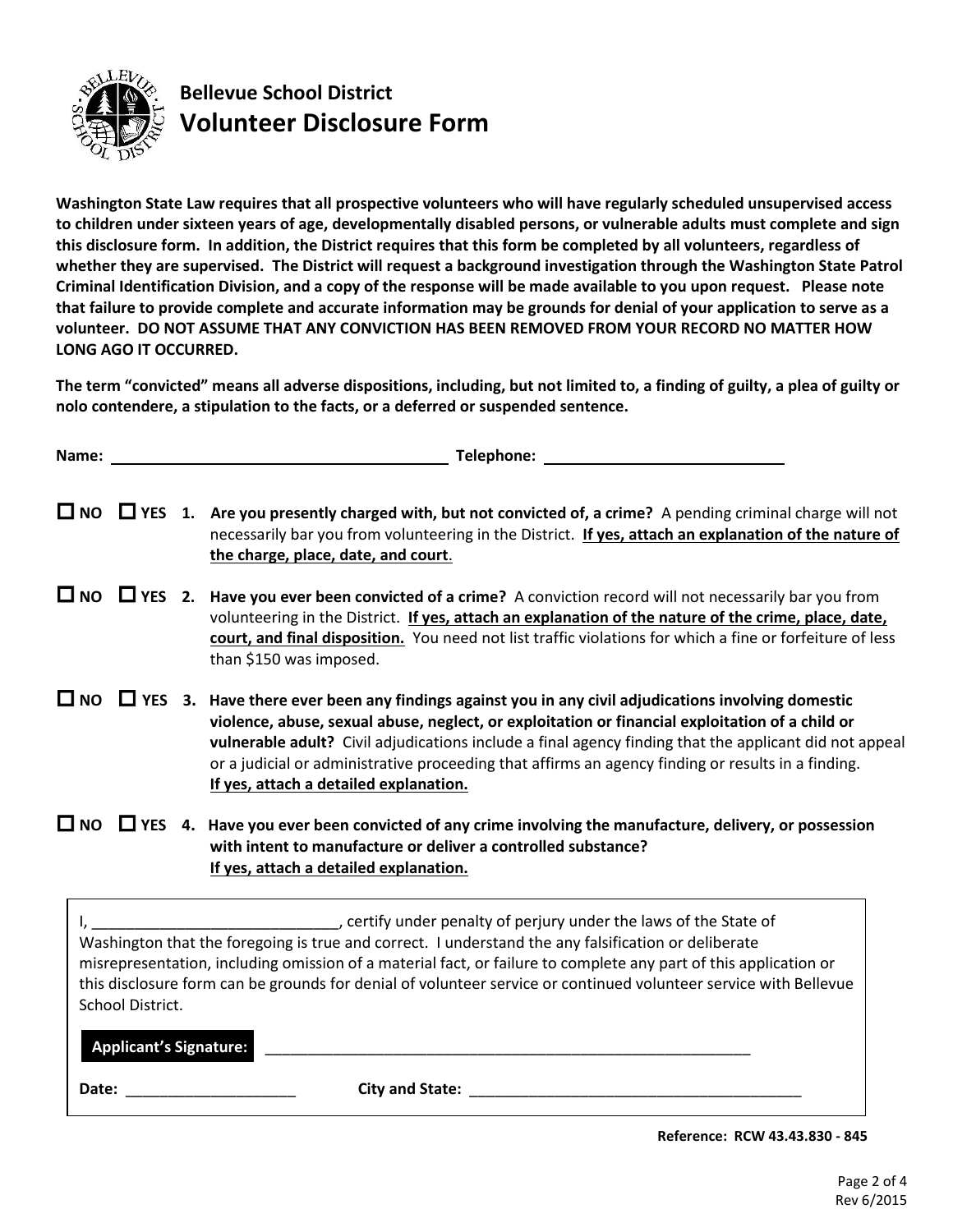

**Bellevue School District Volunteer Rules, Requirements, and Agreement**

## **Volunteers agree and commit to do the following:**

- follow district/school policies and procedures
- comply with all directives of school administrators and staff
- report any student health or safety concerns to school administrators before leaving the school that day
- engage in positive and supportive relationships with students
- respect culture, religion, and lifestyle diversity
- be respectful of teachers'/coaches' time constraints and their authority
- respect students' dignity
- be positive role models
- be good listeners, patient, flexible, and nurturing
- be non-judgmental and allow students to make mistakes
- separate personal goals from those of the students
- respect the confidentiality of students and staff
- ask for help when needed and follow directions of school staff
- support, not replace, the role of parents or guardians
- remain calm, cool, and collected in frustrating and stressful situations
- reinforce students' successes
- overcome setbacks or disappointments
- be reliable, prompt, and dependable
- Conform to federal and state laws prohibiting discrimination on the basis of race, color, national origin, sex or disability

## **Volunteers will NOT engage in any of the following while in their volunteer capacity:**

- share information about students, except with appropriate school personnel
- recommend or recruit students for non school-sponsored activities
- express, promote, or share personal agendas (e.g., religious or political) during their volunteer experience
- meet with students outside of school and/or school sponsored activities or when directed not to do so
- make contact with students outside of school, via phone, email, or any social networks.
- use cell phones or cameras to photograph or make videos of students
- violate school policies and procedures or directives of school employees
- engage in any illegal activity while volunteering
- miss scheduled meetings/appointments unless impossible to keep and then will give as much notice as possible